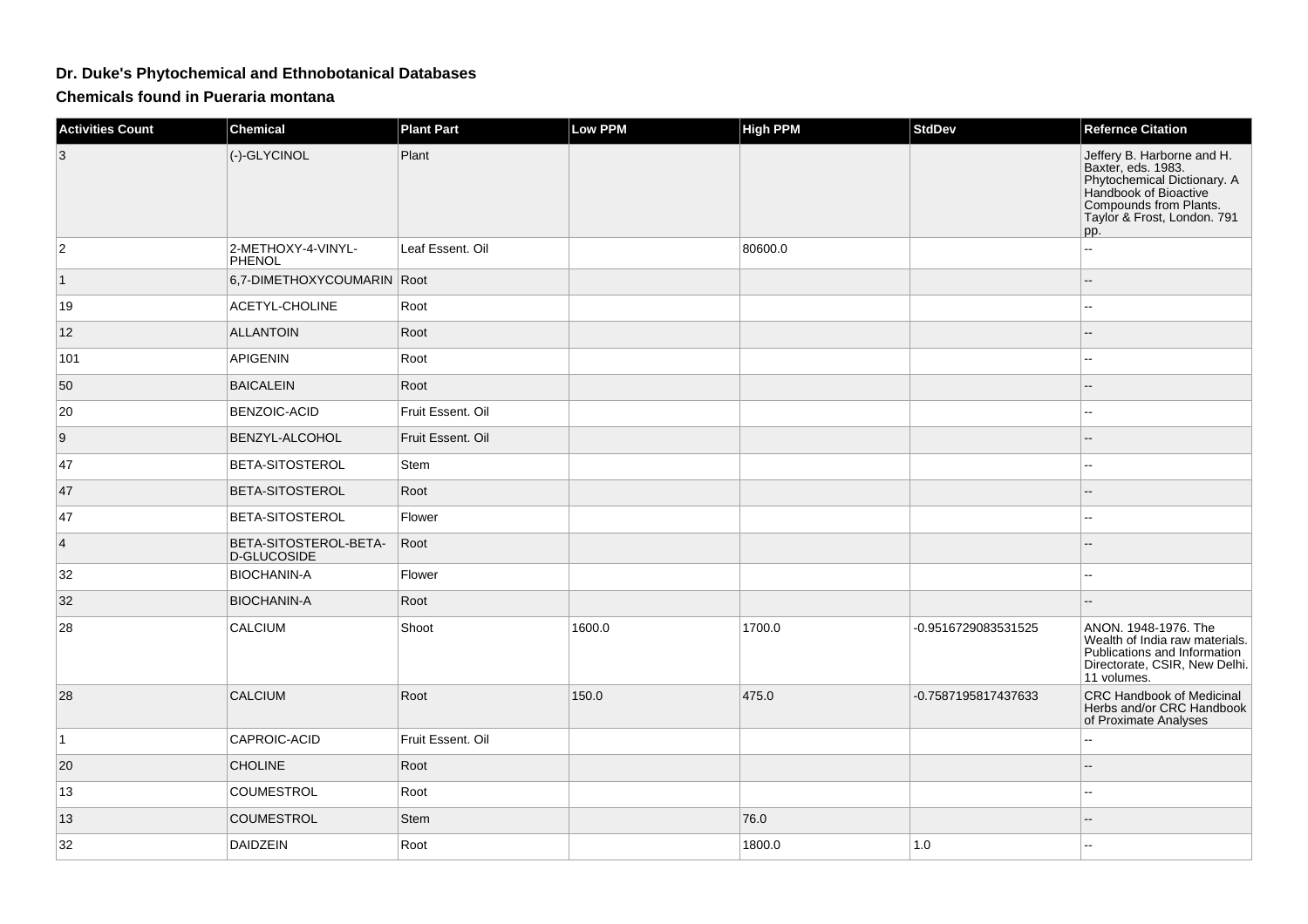| <b>Activities Count</b> | Chemical                                    | <b>Plant Part</b>     | <b>Low PPM</b> | <b>High PPM</b> | <b>StdDev</b>       | <b>Refernce Citation</b>                                                                                                                                                                                                                                                                                                                        |
|-------------------------|---------------------------------------------|-----------------------|----------------|-----------------|---------------------|-------------------------------------------------------------------------------------------------------------------------------------------------------------------------------------------------------------------------------------------------------------------------------------------------------------------------------------------------|
| 32                      | DAIDZEIN                                    | Leaf                  |                | 949.8           | 0.999999999999997   | Kaufman, PB, Duke, JA, Brielm<br>ann, H, Boik, J and Hoyt, JE.<br>1997. A Comparative Survey<br>1997. A Comparative Survey<br>of Leguminous Plants as<br>Sources of the Isoflavones<br>Genistein and Daidzein:<br>Implications For Human<br>Nutrition and Health. Journal<br>of Alternative &<br><b>Complementary Medicine</b><br>$3(1)$ : 7-12 |
| 32                      | DAIDZEIN                                    | <b>Stem</b>           |                | 510.0           | 1.0                 | --                                                                                                                                                                                                                                                                                                                                              |
| 32                      | <b>DAIDZEIN</b>                             | Plant                 |                |                 |                     |                                                                                                                                                                                                                                                                                                                                                 |
| 32                      | <b>DAIDZEIN</b>                             | Rhizome               |                |                 |                     | Щ,                                                                                                                                                                                                                                                                                                                                              |
| 32                      | <b>DAIDZEIN</b>                             | Flower                |                |                 |                     | $-$                                                                                                                                                                                                                                                                                                                                             |
| 10                      | <b>DAIDZIN</b>                              | Root                  | 5.3            | 6520.0          |                     |                                                                                                                                                                                                                                                                                                                                                 |
| 10                      | DAIDZIN                                     | Plant                 |                |                 |                     |                                                                                                                                                                                                                                                                                                                                                 |
| 10                      | <b>DAIDZIN</b>                              | Stem                  |                | 35.0            |                     | --                                                                                                                                                                                                                                                                                                                                              |
| 10                      | <b>DAIDZIN</b>                              | <b>Tissue Culture</b> |                | 119.0           |                     |                                                                                                                                                                                                                                                                                                                                                 |
| 10                      | DAIDZIN                                     | Leaf                  |                | 400.0           |                     | ۵.                                                                                                                                                                                                                                                                                                                                              |
| 5                       | <b>DAUCOSTEROL</b>                          | Root                  |                |                 |                     |                                                                                                                                                                                                                                                                                                                                                 |
| $\overline{5}$          | <b>DAUCOSTEROL</b>                          | Flower                |                |                 |                     | Щ,                                                                                                                                                                                                                                                                                                                                              |
| $\vert$ 1               | DELPHINIDIN-3-O-BETA-D-<br><b>GLUCOSIDE</b> | Flower                |                |                 |                     | --                                                                                                                                                                                                                                                                                                                                              |
| 6                       | ETHYL-ACETATE                               | Fruit Essent. Oil     |                |                 |                     | ۵.                                                                                                                                                                                                                                                                                                                                              |
| 76                      | <b>EUGENOL</b>                              | Fruit Essent. Oil     |                |                 |                     |                                                                                                                                                                                                                                                                                                                                                 |
| 15                      | FIBER                                       | Stem                  |                | 462000.0        | 1.1396711505257664  | ANON. 1948-1976. The<br>Wealth of India raw materials.<br>Publications and Information<br>Directorate, CSIR, New Delhi.<br>11 volumes.                                                                                                                                                                                                          |
| 15                      | <b>FIBER</b>                                | Shoot                 | 171000.0       | 275000.0        | 1.0771908220429884  | ANON. 1948-1976. The<br>Wealth of India raw materials.<br>Publications and Information<br>Directorate, CSIR, New Delhi.<br>11 volumes.                                                                                                                                                                                                          |
| 15                      | <b>FIBER</b>                                | Root                  | 7000.0         | 22300.0         | -1.461573051927587  | <b>CRC Handbook of Medicinal</b><br>Herbs and/or CRC Handbook<br>of Proximate Analyses                                                                                                                                                                                                                                                          |
| $\overline{3}$          | <b>FLUORIDE</b>                             | Root                  |                | 6.6             | -0.3778681094927793 | $\mathbb{L}^2$                                                                                                                                                                                                                                                                                                                                  |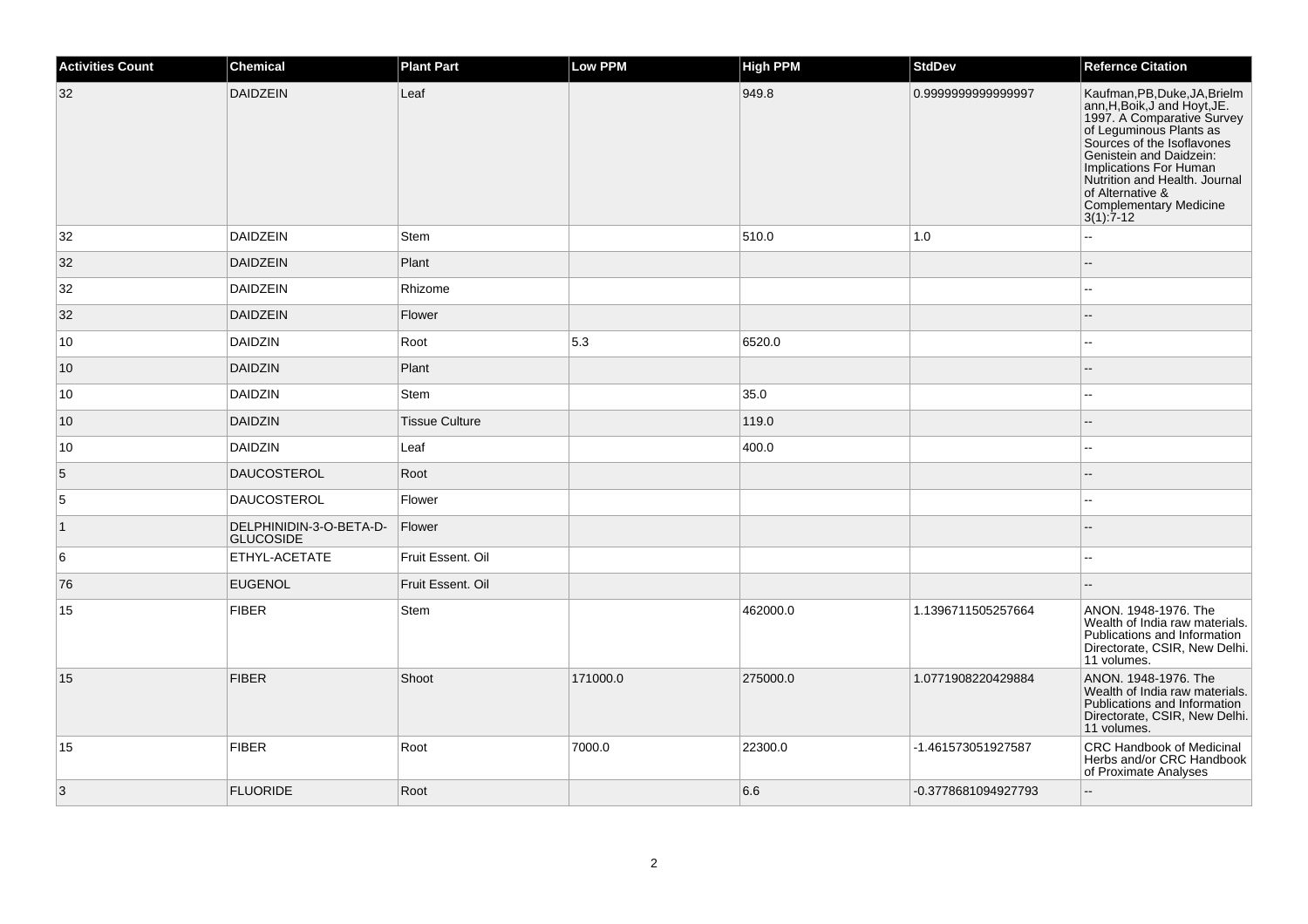| <b>Activities Count</b> | Chemical                 | <b>Plant Part</b>     | Low PPM | <b>High PPM</b> | <b>StdDev</b>        | <b>Refernce Citation</b>                                                                                                                                                                                                                                                                              |
|-------------------------|--------------------------|-----------------------|---------|-----------------|----------------------|-------------------------------------------------------------------------------------------------------------------------------------------------------------------------------------------------------------------------------------------------------------------------------------------------------|
| 16                      | <b>FORMONONETIN</b>      | Rhizome               |         |                 |                      | 44                                                                                                                                                                                                                                                                                                    |
| 16                      | <b>FORMONONETIN</b>      | Root                  |         |                 |                      |                                                                                                                                                                                                                                                                                                       |
| 16                      | <b>FORMONONETIN</b>      | Flower                |         |                 |                      | --                                                                                                                                                                                                                                                                                                    |
| 81                      | <b>GENISTEIN</b>         | Root                  |         |                 |                      | --                                                                                                                                                                                                                                                                                                    |
| 81                      | <b>GENISTEIN</b>         | Stem                  |         |                 |                      | L.                                                                                                                                                                                                                                                                                                    |
| 81                      | <b>GENISTEIN</b>         | Flower                |         |                 |                      |                                                                                                                                                                                                                                                                                                       |
| 81                      | <b>GENISTEIN</b>         | Leaf Diffusate        |         | 3.0             | -0.8278486261082212  | $\sim$                                                                                                                                                                                                                                                                                                |
| 81                      | <b>GENISTEIN</b>         | Leaf                  |         | 316.9           | -0.9017833288262167  | Kaufman, PB, Duke, JA, Brielm<br>xam.H.Boik,J and Hoyt.JE.<br>1997. A Comparative Survey<br>of Leguminous Plants as<br>Sources of the Isoflavones<br>Genistein and Daidzein:<br>Implications For Human<br>Nutrition and Health. Journal<br>of Alternative &<br>Complementary Medicine<br>$3(1): 7-12$ |
| 3                       | <b>GENISTIN</b>          | <b>Tissue Culture</b> |         | 53.0            |                      | --                                                                                                                                                                                                                                                                                                    |
| 3                       | <b>GENISTIN</b>          | Flower                |         |                 |                      |                                                                                                                                                                                                                                                                                                       |
| $\overline{3}$          | <b>GENISTIN</b>          | Leaf                  |         | 20.0            |                      | $-1$                                                                                                                                                                                                                                                                                                  |
| $\vert$ 3               | <b>GENISTIN</b>          | Stem                  |         | 21.0            |                      |                                                                                                                                                                                                                                                                                                       |
| 3                       | <b>GENISTIN</b>          | Root                  |         | 1120.0          |                      | Щ,                                                                                                                                                                                                                                                                                                    |
| $\vert$ 3               | <b>GLYCINOL</b>          | Leaf                  |         |                 |                      | н.                                                                                                                                                                                                                                                                                                    |
| $\overline{3}$          | <b>GLYCINOL</b>          | Leaf Diffusate        |         | 32.0            |                      | ц,                                                                                                                                                                                                                                                                                                    |
| 5                       | <b>GLYCITEIN</b>         | Flower                |         | 88.0            |                      | --                                                                                                                                                                                                                                                                                                    |
| 6                       | <b>IRON</b>              | Root                  | 6.0     | 19.0            | -0.41405018579014385 | <b>CRC Handbook of Medicinal</b><br>Herbs and/or CRC Handbook<br>of Proximate Analyses                                                                                                                                                                                                                |
| $\vert$ 3               | ISOAMYL-ALCOHOL          | Fruit Essent. Oil     |         |                 |                      |                                                                                                                                                                                                                                                                                                       |
| 28                      | <b>ISOLIQUIRITIGENIN</b> | Root                  |         |                 |                      | ۵.                                                                                                                                                                                                                                                                                                    |
| 5                       | ISOVALERIC-ACID          | Fruit Essent. Oil     |         |                 |                      |                                                                                                                                                                                                                                                                                                       |
| 27                      | LINOLEIC-ACID            | Stem                  |         |                 |                      |                                                                                                                                                                                                                                                                                                       |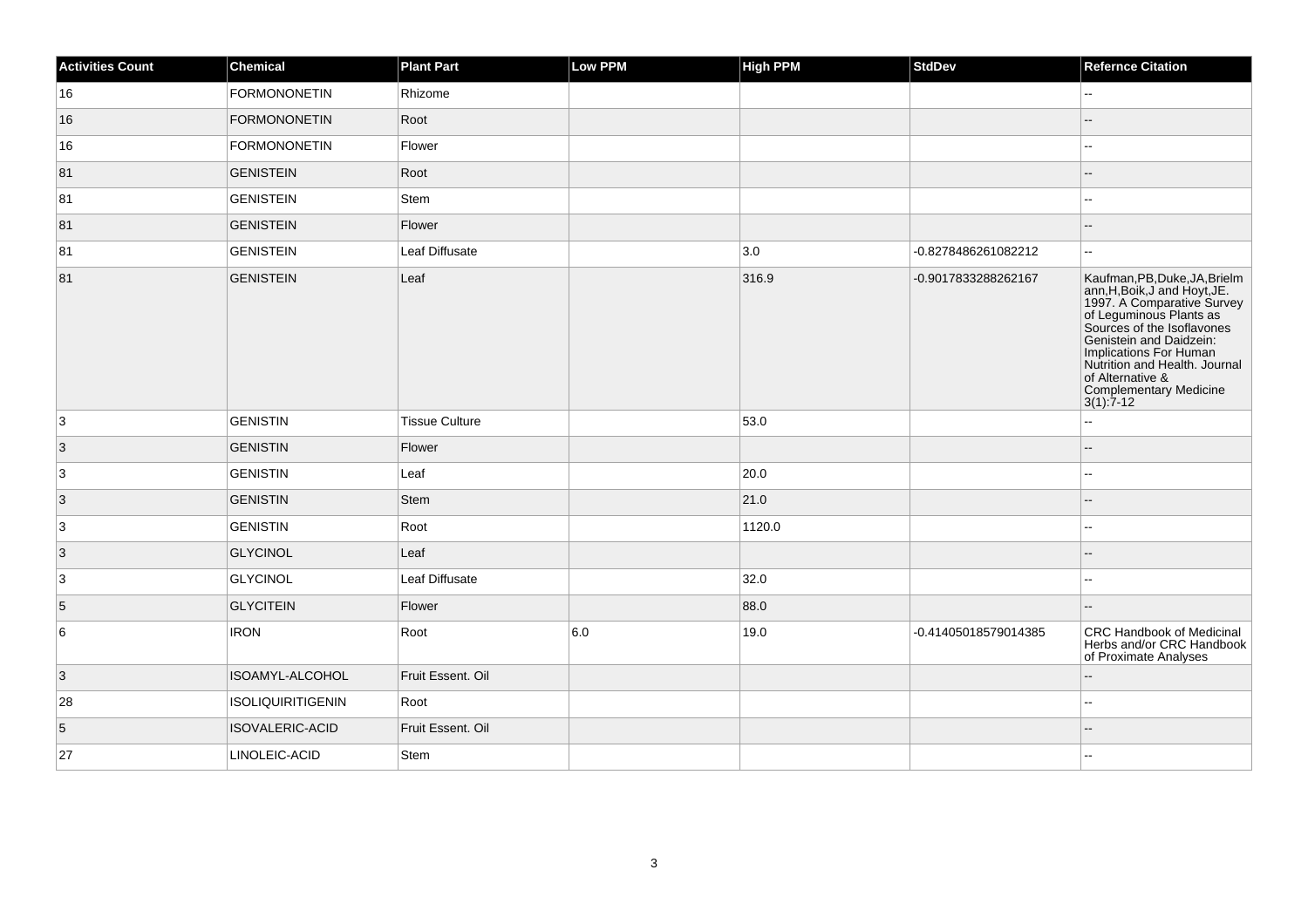| <b>Activities Count</b> | <b>Chemical</b>   | <b>Plant Part</b>     | <b>Low PPM</b> | <b>High PPM</b> | <b>StdDev</b>        | <b>Refernce Citation</b>                                                                                                               |
|-------------------------|-------------------|-----------------------|----------------|-----------------|----------------------|----------------------------------------------------------------------------------------------------------------------------------------|
| 65                      | <b>MAGNESIUM</b>  | Shoot                 | 800.0          | 850.0           | -0.9192138294810521  | ANON. 1948-1976. The<br>Wealth of India raw materials.<br>Publications and Information<br>Directorate, CSIR, New Delhi.<br>11 volumes. |
| $\overline{c}$          | <b>MALVIN</b>     | Flower                |                |                 |                      | $\overline{a}$                                                                                                                         |
| $\vert$ 2               | <b>ONONIN</b>     | Flower                |                |                 |                      |                                                                                                                                        |
| 25                      | P-COUMARIC-ACID   | Flower                |                |                 |                      |                                                                                                                                        |
| 25                      | P-COUMARIC-ACID   | Leaf                  |                |                 |                      | List, P.H. and Horhammer, L.,<br>Hager's Handbuch der<br>Pharmazeutischen Praxis,<br>Vols. 2-6, Springer-Verlag,<br>Berlin, 1969-1979. |
| 13                      | PALMITIC-ACID     | <b>Stem</b>           |                |                 |                      | Ξ.                                                                                                                                     |
| $\vert$ 2               | PHASEOLLIDIN      | Leaf Diffusate        |                | 2.0             | $-1.0$               |                                                                                                                                        |
| $\overline{4}$          | <b>PHOSPHORUS</b> | Shoot                 | 470.0          | 2440.0          | -0.43012350286689155 | ANON. 1948-1976. The<br>Wealth of India raw materials.<br>Publications and Information<br>Directorate, CSIR, New Delhi.<br>11 volumes. |
| $\vert 4 \vert$         | <b>PHOSPHORUS</b> | Root                  | 180.0          | 575.0           | -0.5170673277022045  | <b>CRC Handbook of Medicinal</b><br>Herbs and/or CRC Handbook<br>of Proximate Analyses                                                 |
| $\vert$ 1               | PHYTOL            | Leaf Essent. Oil      |                | 46300.0         |                      | L.                                                                                                                                     |
| 14                      | <b>POTASSIUM</b>  | Shoot                 | 16000.0        | 36050.0         | 0.8561443907517653   | ANON. 1948-1976. The<br>Wealth of India raw materials.<br>Publications and Information<br>Directorate, CSIR, New Delhi.<br>11 volumes. |
| 6                       | PROPIONIC-ACID    | Fruit Essent. Oil     |                |                 |                      |                                                                                                                                        |
| 49                      | <b>PUERARIN</b>   | Root                  | 3.5            | 50300.0         |                      |                                                                                                                                        |
| 49                      | <b>PUERARIN</b>   | Plant                 |                |                 |                      |                                                                                                                                        |
| 49                      | <b>PUERARIN</b>   | <b>Stem</b>           |                | 208.0           |                      |                                                                                                                                        |
| 49                      | <b>PUERARIN</b>   | <b>Tissue Culture</b> |                | 86.0            |                      |                                                                                                                                        |
| 176                     | QUERCETIN         | Root                  |                |                 |                      |                                                                                                                                        |
| 176                     | QUERCETIN         | Flower                |                |                 |                      | шш.                                                                                                                                    |
| 176                     | QUERCETIN         | Leaf                  |                |                 |                      | List, P.H. and Horhammer, L.,<br>Hager's Handbuch der<br>Pharmazeutischen Praxis,<br>Vols. 2-6, Springer-Verlag,<br>Berlin, 1969-1979. |